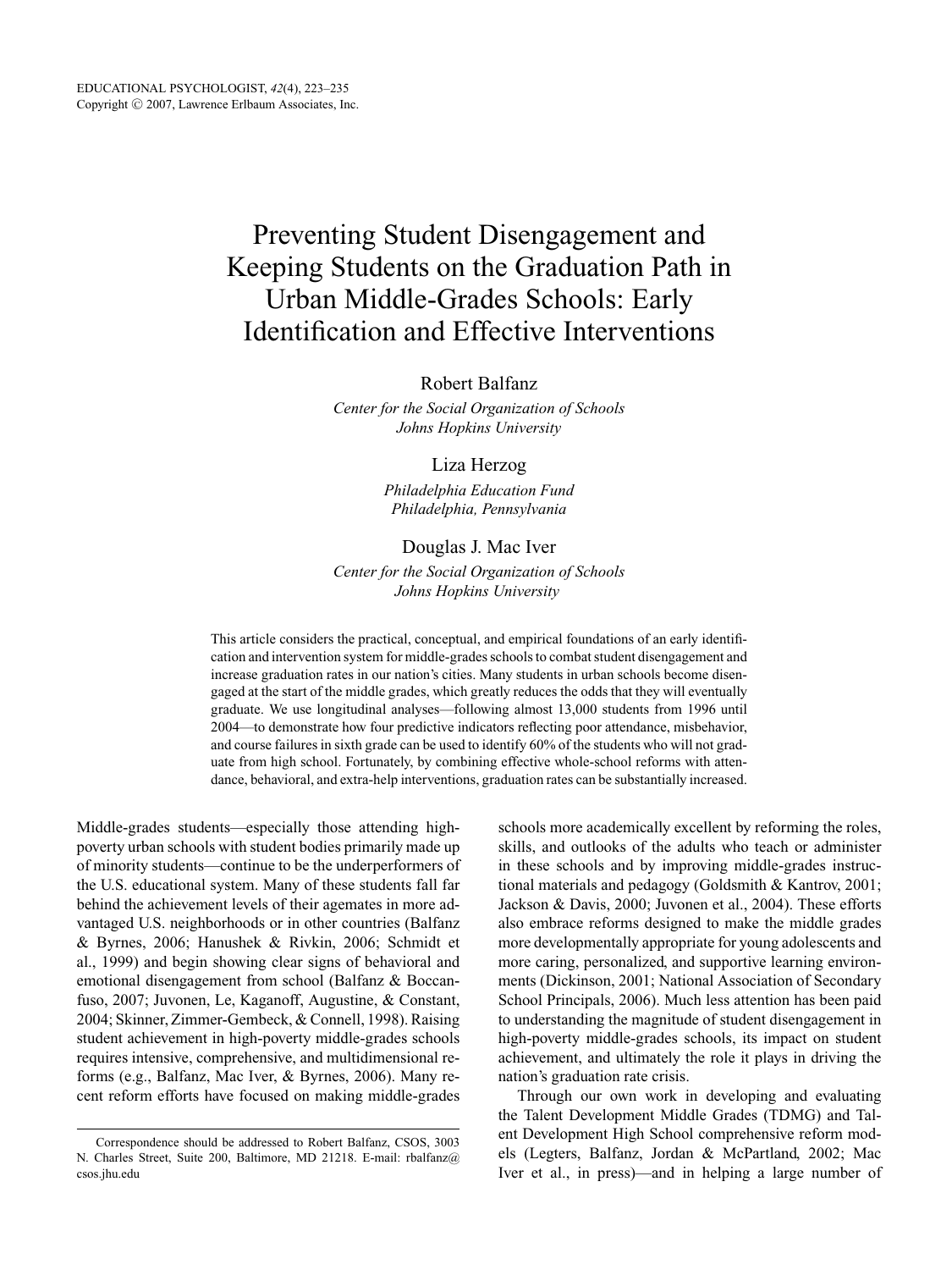high-poverty schools to implement these models—it became clear to us that most of the students who eventually dropped out began disengaging from school long before. We define school disengagement as a higher order factor composed of correlated subfactors measuring different aspects of the process of detaching from school, disconnecting from its norms and expectations, reducing effort and involvement at school, and withdrawing from a commitment to school and to school completion.

Our insights from working with urban schools and our reading of the literature on student engagement (e.g., Fredricks, Blumenfeld, & Paris, 2004) both suggested that a middle or high school student's decision to not attend school regularly, to misbehave, or to expend low effort are all consequential behavioral indicators of a student's growing disengagement from school and thus might be strongly predictive of dropping out. In addition, the research on self-confirming cycles—the cyclic relations among students' perceived control beliefs, engagement, and academic performance (e.g., Skinner, Wellborn, & Connell, 1990; Skinner et al., 1998) led us to suspect that experiencing a course failure in the middle grades would be also be a strong predictor of eventually dropping out, because a course failure is something that dramatically dampens a young adolescent's perceived control and engagement and can also be directly caused by low engagement.

In pursuing these insights, we first documented how student attendance, behavior, and effort all have independent and significant impacts on the likelihood that students attending high-poverty middle-grades schools in Philadelphia will close their achievement gaps (Balfanz & Byrnes, 2006). Then, we learned how course failures and low attendance in eighth grade in Philadelphia are powerful and almost deterministic predictors of failing to earn promotion out of the ninth grade and ultimately dropping out (Neild & Balfanz, 2006a, 2006b). These findings led us to become deeply interested in working closely with community organizations and school districts in Philadelphia and several other large cities in an attempt to develop a feasible and effective early warning system that would make it possible to identify middlegrades students who are at risk of eventually dropping out and to institute prevention and intervention strategies that would help students back on a path that leads to graduation by providing the right kinds of supports. The main goal of this ongoing work is to identify at-risk students early in the middle grades and then to "intervene now, so that they will graduate later" (Garriott, 2007, p. 60). In seeking to develop an easily scalable early warning system for school disengagement, our work has focused on measures of behavioral engagement (e.g., Finn & Rock, 1997; Johnson, Crosnoe, & Elder, 2001; Sinclair, Chistenson, Evelo, & Hurley, 1998) rather than measures of emotional engagement and cognitive engagement (see Fredricks et al., 2004) because school systems already routinely collect indicators of behavioral engagement but seldom directly measure the other types.

This article emphasizes research, program development, and conceptual work focused on keeping urban middle-grades students attending majority-poverty and concentrated-poverty schools on a graduation path. Our work has been driven by three sets of questions: First, how widespread and how early in the middle grades does serious student disengagement from schooling occur? In high-poverty urban schools with a high population of minority students, does the intersection of early adolescence and the environmental/social conditions of concentrated, neighborhood poverty, produce high levels of disengagement as early as sixth grade?

Second, are there indicators schools can easily use to identify sixth graders who are beginning to disengage from schooling in a significant and consequential manner? Are there indicators which signal (absent substantial and sustained intervention) that there are high odds that a particular student is in trouble, will struggle academically, and ultimately drop out? In other words, can we trace the intermediate roots of the dropout crisis in high-poverty neighborhoods to the start of the middle grades? Finally, are there effective preventions and interventions and can they be assembled into a comprehensive set of reforms that are implementable by high-poverty schools?

# EARLY ADOLESCENTS, HIGH-POVERTY NEIGHBORHOODS AND THE ROOTS OF DISENGAGEMENT FROM SECONDARY **SCHOOLS**

We chose to focus our initial efforts at identification, prevention, and intervention on sixth graders for several reasons. The School District of Philadelphia defines grade six as the official start of the middle grades, as do most other districts in the United States. This definition reflects the fact that, despite the more than 30 grade spans found in the schools attended by early adolescent students in the United States and the wide variety of grade spans even in Philadelphia, more early adolescent students attend a Grade 6 to 8 middle school than any other school type (Epstein & Mac Iver, 1990; Valentine, 2004). As a result, in Philadelphia and in many other places, entry into sixth grade corresponds with a school transition for a majority of the students (e.g., 55% of the students who were sixth graders in 1998 in Philadelphia had attended a different school as fifth graders in 1997). Further, regardless of the grade span of the school they attend, in many districts sixth graders must adapt to a host of changes such as more departmentalized staffing, larger class sizes, different assessment, grading, testing, and reporting practices, and more challenging and complex instructional programs that begin in the middle grades (Epstein & Mac Iver, 1990).

This focus on sixth grade continued to make sense to us after reading some of the recent literature on adolescent development and high-poverty neighborhoods (Bowen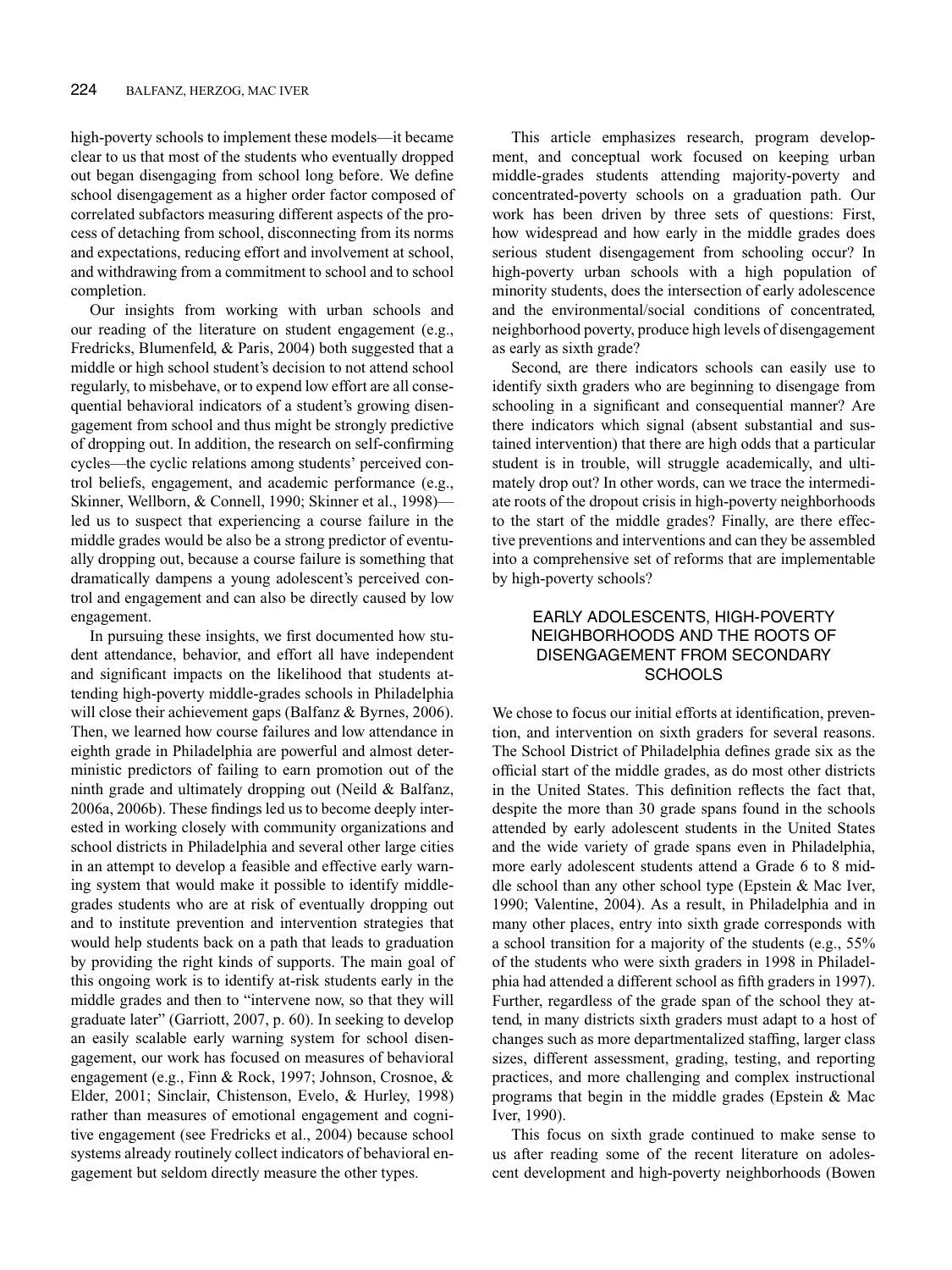& Bowen, 1999; Halpern-Felsher et al., 1997, Kowaleski-Jones, 2000). This literature documents how middle grades students in high-poverty neighborhoods face greater dangers and temptations than when they were younger and are often recruited into roles that interfere with school attendance and involvement (e.g., as they are recruited by their families to be caregivers, by drug gangs to be cheap labor, or by peers to be colleagues on out-of-school adventures). We became convinced that the combination of becoming an adolescent, moving into new organizations of schools with more complex academic and social demands, and living in a highpoverty area create unique conditions that can push students off the path to high school graduation regardless of their prior schooling experience and that these conditions require proactive and preventative middle-grades interventions. Further, high-poverty middle-grades schools are often marked by high degrees of bullying, fighting, teacher turnover, and even teacher vacancies (Balfanz, Ruby, & Mac Iver, 2002; Ruby, 2002; Useem, Offenberg, & Farley, 2007). So, students entering the middle grades in high-poverty neighborhoods are more likely than in the primary grades to experience chaotic, underresourced classrooms and schools. Many of these students conclude that not much productive is going on in these schools (Wilson & Corbett, 2001).

In short, students entering the middle grades in highpoverty neighborhoods can experience a range of pull-andpush factors that may promote disengagement from schooling. The extent of this disengagement can be vividly seen in the sharp rise in truancy that often occurs once students enter the middle grades. For instance, in Baltimore's highpoverty neighborhoods of Clifton-Berea, Greenmount, Madison, Midway, and Park Heights, the percentage of students who miss more than a month of school jumps from 15% in the elementary grades to 55% in the middle grades (Baltimore Neighborhood Indicators Alliance, 2007). Not surprisingly, Roderick (1993) found that low-achieving students who displayed a significant rise in absenteeism at the start of the middle grades—a 10-day or more increase in absenteeism over the number of days they were absent in elementary school were much more likely than other low-achieving students to never graduate.

# PRIOR EFFORTS AT EARLY IDENTIFICATION OF STUDENTS WHO ARE FALLING OFF THE GRADUATION PATH

Given that high school dropouts have been a concern for more than 40 years, that many more minority students and students living in poverty drop out, and that dropping out has consistently been linked to student disengagement, it is surprising that the field of early indicators is underdeveloped (Jerald, 2006). There have been, at most, a handful of studies that have attempted to follow cohorts of students over extended periods of time to establish the contexts, points in time, and school outcomes or events associated with students falling off the graduation path (e.g., Alexander, Entwisle, & Kabbani, 2001; Ensminger & Slusarcick, 1992). Even fewer of these studies have attempted to develop *typologies* that establish how different sets of factors and contexts derail different types of students or provide different paths to dropping out (Battin, Abbott, Hill, Catalano, & Hawkins, 2000; Cairns, Cairns, & Neckerman, 1989; Roderick, 1993). Fewer yet have then tested the predictive validity of these typologies with different cohorts of students (Janosz, Le Blanc, Boulerice, & Tremblay, 2000) or on the complete universe of students within a school district.

Janosz et al. (2000) constructed a typology of dropouts in Montreal based on cluster analyses of middle-grades students' responses to the Social Inventory Questionnaire. Eventual dropouts were divided into four types. *Quiet dropouts* were students who as early adolescents had no misbehavior and moderate or high levels of commitment to school, but whose achievement grades were lower than eventual graduates. *Disengaged dropouts* were students who had average or below-average levels of school misbehavior, low commitment to school, and average grades. *Low achiever dropouts* had a weak commitment to schooling, average or lower levels of misbehavior, and failing grades. Finally, *maladjusted dropouts* had very high levels of misbehavior, weak commitment to school, and poor grades. Janosz et al. then found these same four clusters in a replication analysis with an earlier cohort. Across the two cohorts, they found that the Quiets (good behavior and commitment but relatively low achievement grades) and the Maladjusted (poor behavior, low commitment, and poor grades) accounted for 77% to 85% of the eventual dropouts.

We note that most prior work on dropout indicators has been based primarily on special administrations of extensive surveys (sometimes involving repeated surveying) to a relatively small number of students. This can lead to rich insight into the underlying complexities and interplay between individual, social, and school factors in triggering dropping out. We are skeptical, however, that such an approach will ever be common in district-based dropout prevention programs. It is uncommon for districts to routinely administer extensive surveys to all their students or to have the expertise or leisure to create valid, reliable, and highly predictive scales and then to use these scales in sophisticated cluster analyses to classify all their students into various categories of risk.

One clear finding from prior work on dropout predictors is that, although different students begin their disengagement from school for different reasons, two clear paths emerge: one rooted primarily in academic struggle and failure and another grounded more in behavioral reactions to the school environment (misbehavior in school or a demonstrated aversion to attending school).

Another finding of importance to our work is that the impact of a risk factor often varies depending upon when it occurs in the life course. For example, Alexander et al. (2001)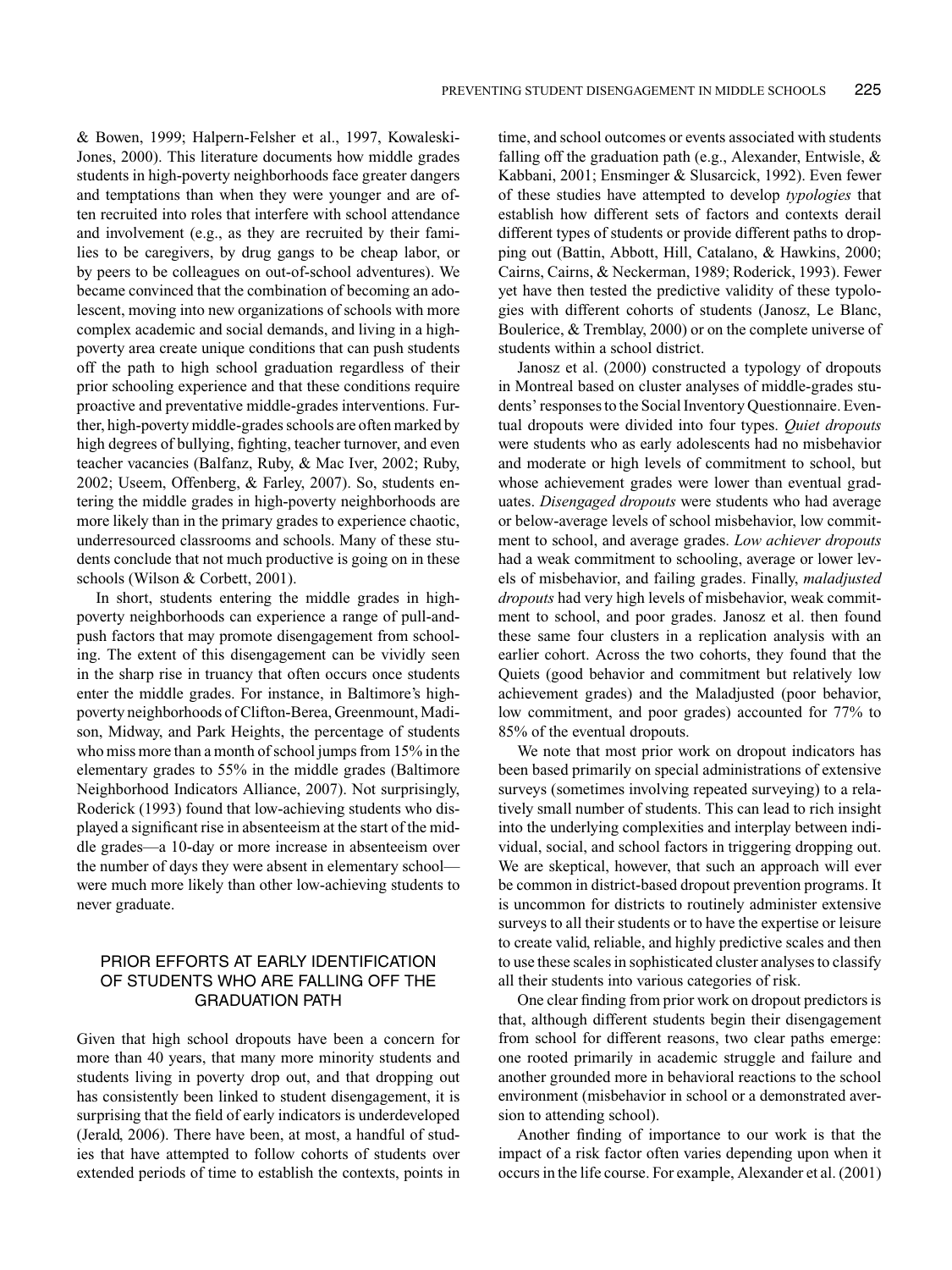followed a sample of first graders in Baltimore through high school and showed that different predictors had more or less power depending on when in a student's progression through school they occurred. Retention in any grade turned out to have a negative impact on a student's odds of making it through the ninth grade, but retention in the middle grades was particularly problematic.

Finally, our approach follows the work of Gleason and Dynarski (2002), which suggests that, to be useful, dropout predictors need a high predictive yield. A predictor has a high yield when most students flagged by it eventually fail to graduate and the predictor alone or in combination with other predictors identifies a significant portion of the students who will not graduate. Gleason and Dynarski noted that status variables such as race typically have a low predictive yield. The few studies that have been able to identify high yield predictors of dropping out have done so using small populations of students from a single high school or modest-sized town. These studies, though, have consistently found course grades, attendance, and misbehavior measures in the middle grades to be high yield predictors (Barrington & Hendricks, 1989; Lloyd, 1974; Morris, Ehren, & Lenz, 1991).

No study that we are aware of, however, has examined the questions of most interest to us: How early in the middle grades can a significant number of students in high-poverty school districts be identified who, absent intervention, will fall of the graduation path? How large a role does student disengagement play in falling off the graduation path in the middle grades? Equally important, can students be identified in a reliable and valid manner with indicators readily available and interpretable to school teachers and administrators?

# DEVELOPING INDICATORS OF STUDENT DISENGAGEMENT AND EXAMINING THEIR IMPACT ON FALLING OFF THE GRADUATION PATH EARLY IN THE MIDDLE GRADES

## Guiding Questions

Four questions guided our analyses:

- 1. Are significant numbers of students in high-poverty urban schools showing unmistakable signs of disengagement by sixth grade?
- 2. Do sixth graders who exhibit unmistakable signs of disengagement by struggling academically, not coming to school on a regular basis, and/or behaving inappropriately fall off the path to graduation in significant numbers?
- 3. Can we identify a set of indicators that flag sixth graders who have high odds of falling off the graduation track, and do these indicators individually and collectively identify a substantial percentage of the students who do not graduate with a high school diploma?
- 4. Can we end up with a parsimonious set of "early warning flags" from among the data already routinely collected

and reported at the individual level by school systems and readily available to and interpretable by school personnel? Schools will find an early warning system easier to implement if it does not require them to mount special data collection, entry, manipulation, and analysis efforts.

### Outcome Variable

The outcome variable we used was whether or not the sixth graders in the cohort we followed graduated from the school district on time or within 1 extra year of their expected graduation date. We chose this as our outcome partly because of time and data constraints but also because in-depth analyses of the school district's data reveal that the overwhelming majority of graduates get their high school diploma on time, or within 1 extra year (Neild & Balfanz, 2006b). Thus, extending the analysis to 2 or more years beyond the expected graduation date would at most increase the graduation rate by a few additional percentage points. We also decided to focus on graduation rates rather than dropout rates. This means that students who transfer out of the school district (15% of those who leave the district) are included in the analysis as nongraduates. Although we briefly examine the impact of the identified indicators on whether the student dropped out versus transferred in a secondary analysis, our primary analyses focus on whether the sixth grader ultimately graduated from the school district. Some who transfer ultimately graduate from another district or from a private school, but Rumberger (2004) and others have shown that adolescents who transfer after experiencing school difficulties eventually drop out in high numbers and that the common practice of excluding transfers when computing graduation rates leads to overestimates of the actual rates.

## Predictor Variables

We created four distinct sets of predictor variables based on prior work on behavioral disengagement, dropout prediction, and the student data routinely available in school systems:

- 1. Academic performance variables: standardized test scores from the spring of fifth grade and final course marks from sixth grade.
- 2. Indicators of misbehavior: end-of-year behavior marks in each course, in-school and out of school suspensions.
- 3. Attendance: both total days absent and by descending cut points, that is, percentage attending 80% or less.
- 4. Status variables that might indicate underlying but unmeasured academic or behavioral outcomes: special education status, English as a Second Language status, and being one or more years overage for grade.

#### Sample and Measures

We created an individual-level longitudinal dataset using attendance, demographic, administrative, course and credit,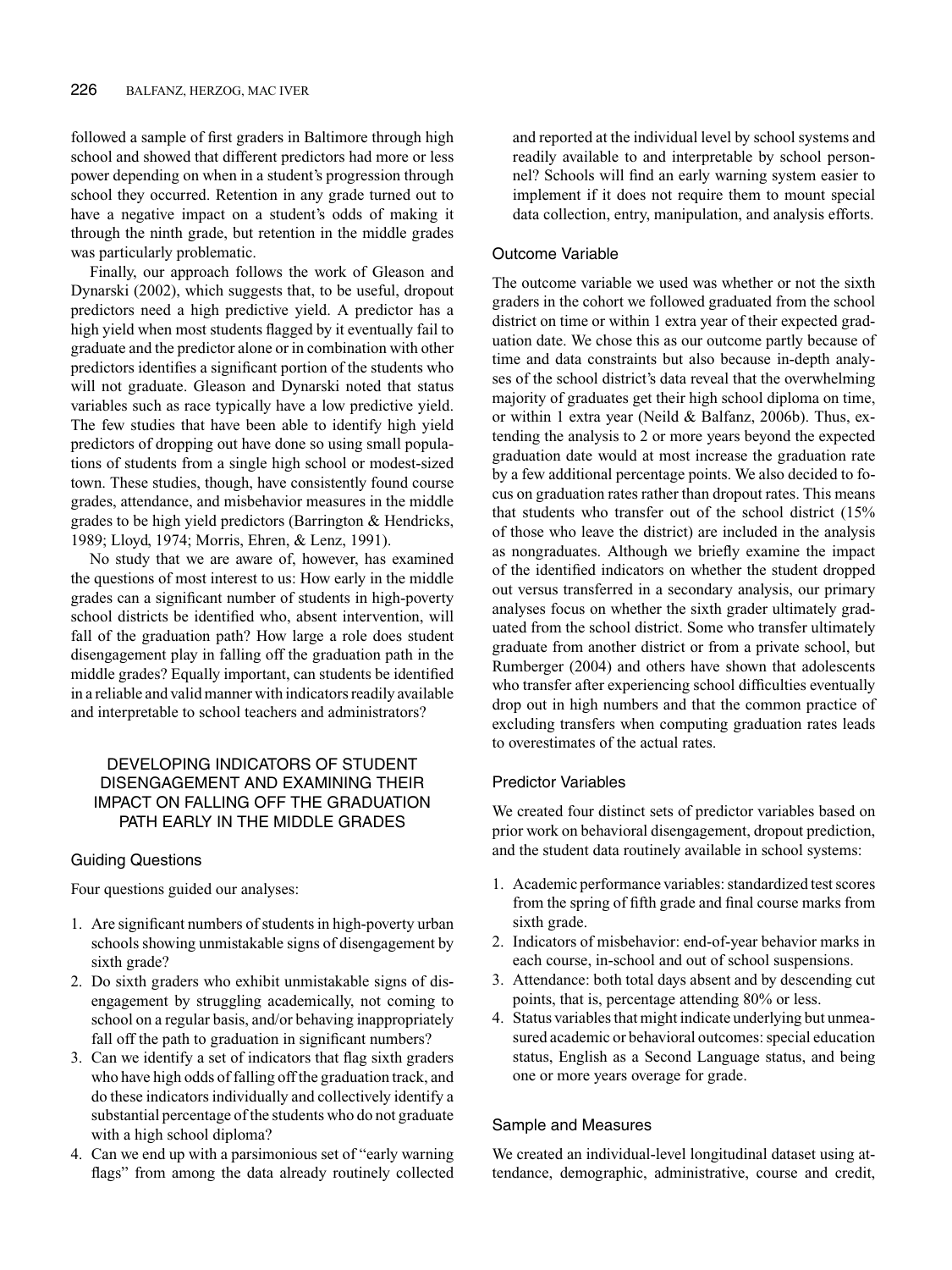and test data provided by the School District of Philadelphia. The dataset let us follow a universe sample of 12,972 students enrolled in sixth grade in 1996–97 over an 8-year period through to 2003–04, or 1 year beyond expected graduation for the cohort. The sample was predominantly composed of minority students: 64% were African American, 19% Whites, 12% Hispanics, and 5% Asians. Fifty percent were female. Four percent were English Language Learners, and 6% were special education students. Nineteen percent were overage for grade (already 12 or older upon entry to sixth grade). School-level data on free/reduced-price lunch eligibility indicate that 97% of the students attended a majority-poverty school and 67% a concentrated-poverty school.

The variables we analyzed included the following:

- 1. *End-of fifth-grade test scores* (students' scaled reading and math scores on the Pennsylvania System of School Assessment [PSSA]) were obtained. During the time of this study, the PSSA was administered in the 5th, 8th, and 11th grades.
- 2. *English courses* were included in this analysis if a course was described as a core English or Reading course taken in the sixth grade. *Math courses* were included if a course was described as a core math course taken in the sixth grade. For both courses, dichotomous variables indicating passing the course or failing it were created.
- 3. A *behavior mark* was assigned to each student by each classroom teacher in the final marking period and appeared on students' report cards along with their final achievement grades. This mark of "Unsatisfactory behavior," "Satisfactory behavior," or "Excellent behavior" represents the teacher's cumulative behavior assessment for the student during the sixth-grade year.
- 4. *Suspensions* were determined from district administrative records and were separated into in-school and out-ofschool suspensions.
- 5. *Attendance* rates were calculated by dividing the number of days the student was present by the number of days the student was enrolled in a given school year.
- 6. *Graduation status* was determined from enrollment records. A student was considered to have graduated in a particular school year if his or her enrollment status was designated "G" (Graduated) as of October 1 following the close of the school year in question.
- 7. *Dropout status* was determined by examining the drop code list designed by the school district. All students who were assigned district drop or nondrop withdrawal codes were considered to have left the district. Transfers and moves were coded as nondrop withdrawals. In our 1996– 97 sixth grade sample, 85% of all "leavers" are drops and 15% are transfers or moves.
- 8. *Demographic variables* such as race were determined from district demographic files.
- 9. *Special status* variables including special education (not counting the mentally gifted) or English as a Second

Language designations were ascertained from district administrative files.

We first subjected each variable that was a warning flag "candidate" to a two-pronged test: Did the flag have high predictive power (did about 75% or more of the sixth graders flagged not graduate from the school district on time or 1 year late), and did the flag have a high yield (did the flag identify a substantial percentage—about 10% or more—of the district's future nongraduates)? Once we identified flags that had both high predictive power and high yield, we then used logistic regression techniques to establish that each variable had significant and independent predictive power, even after controlling for the other flags and for demographic variables.

# Identifying Warning Flags

Table 1 shows the predictive power and yield of the five best flags. Four of these flags met our two-pronged test:

- Attend school 80% or less of the time during sixth grade.
- 
- 
- Fail math in sixth grade.<br>
Fail English in sixth grade.<br>
Receive an out-of-school suspension in sixth grade.

A fifth flag, receiving an unsatisfactory final behavior mark in any subject in sixth grade, had only 71% predictive power but was kept it in the analysis because (a) its yield was enormous (it identified 50% of the cohort's future nongraduates), and (b) students who possessed this flag in combination with a course failure flag were especially unlikely to graduate.

Attendance. Attending school less than 90% of the time in sixth grade increases the chance that students will not graduate. When attendance dips below 80% (missing 36 days or more in the year), our a priori threshold of 75% or more of the students not graduating is reached. Fifteen percent of sixth graders attended school less than 80% of the time. By the school year that ended in 2000, only 60% of these students were in the 9th grade as expected, and 28% had already left the district. Over time, an increasing number of the students with this flag slipped off the graduation path. For example, by 2002, only 15% of the students were in the 11th grade as expected, and 57% had left the district. Ultimately, as Table 1 shows, only 13% of the students with this flag graduated from the school district on time, with another 4% graduating 1 year late. Not only was this flag highly predictive, it had a 23% yield (identifying 1,605 of the 6,888 students in this cohort who never graduated from the school district).

Academic achievement. Consistent with findings from other cities (Balfanz & Boccanfuso, 2007), course failure was a better predictor of not graduating than were low test scores. Students who failed either a mathematics or English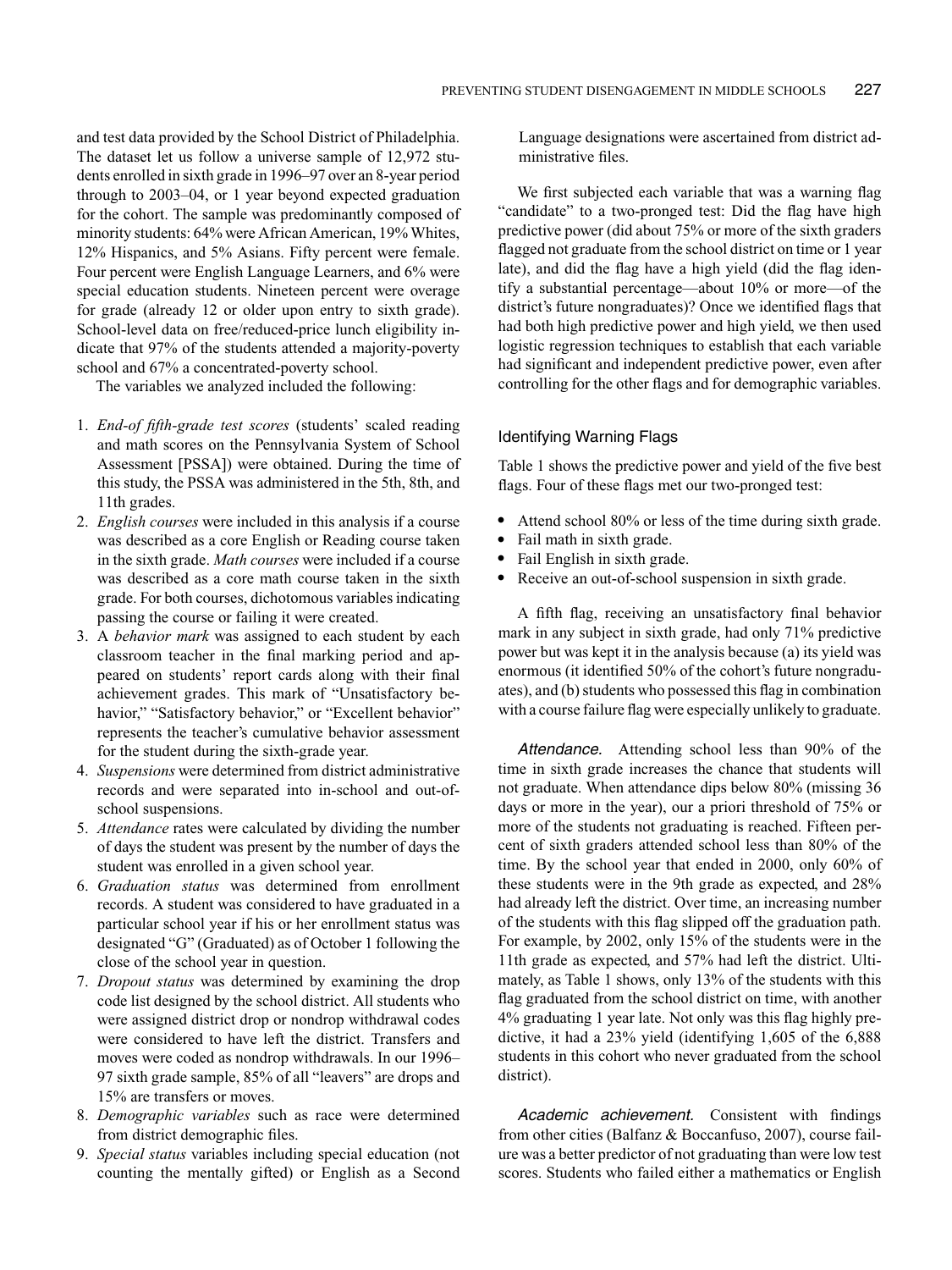| Predictive Power: %<br>with This Flag $W$ ho | <u>WILD Digit Latituding: Fiedictive Fowel and Tield of Selected Fiags</u><br>Flag in Sixth Grade (in 1997) |                          |                             |                                      |                                        |  |
|----------------------------------------------|-------------------------------------------------------------------------------------------------------------|--------------------------|-----------------------------|--------------------------------------|----------------------------------------|--|
|                                              | Attended $\leq 80\%$ <sup>a</sup>                                                                           | Failed Math <sup>b</sup> | Failed English <sup>c</sup> | Suspended Out of School <sup>d</sup> | "Unsatisfactory" Behavior <sup>e</sup> |  |
| Graduated on time (in 2003)                  | 13                                                                                                          | 13                       |                             | 16                                   | 24                                     |  |
| Graduated 1 year late                        | 4                                                                                                           | <sub>(</sub>             |                             |                                      |                                        |  |
| Did <i>not</i> graduate by Oct. 2004         | 83                                                                                                          | 81                       | 82                          | 80                                   |                                        |  |
| Yield: % of nongraduates flagged             | 23                                                                                                          |                          |                             | 10                                   | 50                                     |  |

TABLE 1 Who Didn't Graduate? Predictive Power and Yield of Selected Flags

 $a_n = 1,934$ .  $b_n = 1,801$ .  $c_n = 1,409$ .  $d_n = 845$ .  $e_n = 4,893$ .

course in the sixth grade rarely graduated from the school district. Fourteen percent of the sixth graders failed mathematics, and only 19% of these students ultimately graduated from the school district within 1 year of on-time graduation. Eleven percent of the sixth graders failed an English course, and only 18% graduated from the school district within 1 year of on-time graduation. Failing math had a 21% yield, identifying 1,459 of the 6,888 future nongraduates. Failing English had a 17% yield, identifying 1,155 of the nongraduates.

End-of-5th-grade test scores in reading and mathematics by comparison turned out to be poor predictors of who would stay on the graduation path. Only students with the lowest test scores (10th percentile or less) have significantly lower rates of reaching 12th grade on time, and even then failing math or failing English in 6th grade is more predictive of falling off the graduation path. Data from other cities—such as those reported in Balfanz and Boccanfuso (2007)—indicate that end-of-6th-grade test scores are also poor predictors of dropping out, a finding that is not surprising given the typical longitudinal correlation above .50 between 5th- and 6th-grade scores (Byrnes, 2007).

Suspensions. Six percent of the students received one or more out of school suspensions in sixth grade, and only 20% of these students graduated within 1 year of on-time graduation. Two hundred twenty-two 6th graders received in-school suspensions, and only 17% of them remained on the graduation path. The odds decreased even further for the 136 students who had two suspensions and the 74 students who had three or more.

Behavior grades. Receiving a final unsatisfactory behavior grade in any subject in the sixth grade significantly reduced the chances that sixth graders would graduate from the school district within 1 year of expected graduation. A large number (4,893) and percentage (38%) of sixth graders received at least one final unsatisfactory behavior grade. Only 24% of these students graduated on time from the school district, and an additional 5% graduated within 1 extra year. Furthermore, this predictor yields half (3,474 of 6,888) of the school district's future nongraduates. The number of students with at least one final poor behavior grade is greater

than the number of students who fail math, fail English, and are suspended combined.

In addition to being a significant warning flag in and of itself, unsatisfactory behavior magnifies the damaging effects of course failure on students' prospects of graduating. Of the sixth graders who failed math *and* had poor behavior, 87% failed to graduate. Of those who combined a course failure in English with poor behavior in any course, 89% failed to graduate. Unfortunately, 77% of the students failing math and 80% of the students failing English also had unsatisfactory behavior.

Finally, it is revealing that receiving an unsatisfactory final behavior mark in any subject and having none of the other highly predictive indicators (failing math or English, attending less than 80% of the time) is as predictive of falling of the graduation path as being suspended (and having no other indicators). Thirty-eight percent of the sixth graders with only an unsatisfactory final behavior mark graduated within 1 year of their expected graduation date compared to 36% of the students who were suspended. This indicates that (a) a single behavioral episode significant enough to bring suspension and (b) sustained, milder misbehavior (or perceived lack of effort) in a single course that leads to a poor final behavior mark both have approximately equal impacts in reducing the chances that students will graduate.

Status variables. Being either a special education student (not counting the mentally gifted) or an English Language Learner in sixth grade reduced students' odds of remaining on the graduation path. However, the predictive power of these variables fell substantially short of our required threshold of 75%. Being overage for sixth grade initially appears to be highly predictive that sixth graders will not graduate within 1 year of their expected graduation date. Only 29% of the 2,406 overage students in our sixth-grade cohort stayed on the graduation path. However, this is primarily because a high percentage of overage students failed math, failed English, attended less than 80% of the time, or had unsatisfactory behavior. The one-third of the overage students who did not have any of these other highly predictive flags graduated at the same rate as the overall cohort.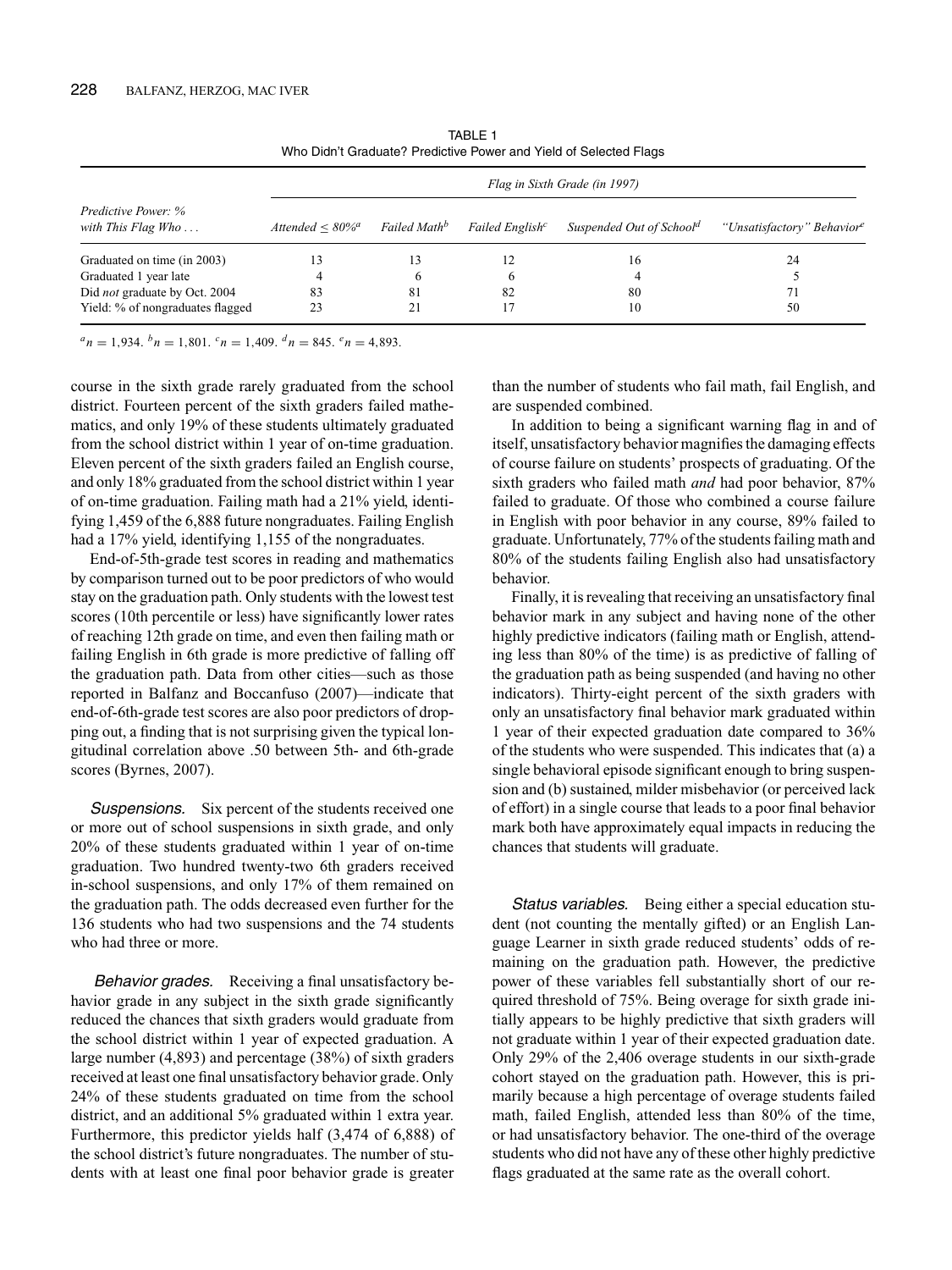Final set of warning flags. Our analysis of academic performance, attendance, misbehavior, demographic, and status variables unearthed five 6th-grade warning flags that had sufficient predictive power and yield to be useful: failing math, failing English, attending less than 80% of the time, being suspended, and receiving a poor final behavior grade. Following our desire to be as parsimonious as possible, we decided to use poor final behavior grades as our primary misbehavior variable in the analysis that follows. This is because almost all students who were suspended also received a poor final behavior grade and four times as many students received a poor final behavior grade as were suspended.

#### Predicting Graduation From the Warning Flags

We used multivariate logistic regression to estimate the predictive power of each flag, controlling for the other flags and for the student's race. The analyses showed that, all else being equal, chronic absentees were 68% less likely than other students to graduate, those with an unsatisfactory behavior grade were 56% less likely to graduate than others, those who failed math were 54% less likely to graduate than others, and those who failed English were 42% less to graduate than others. Each flag was a statistically significant predictor ( $p < .0001$ ) even after controlling for the other flags and for race. The flags as a set contributed 34 times more explanatory power in predicting graduation than did student race (the most common status variable used in prior attempts to develop dropout indicators).

Total predictive power of the flags. Overall, using our final set of four 6th-grade warning flags, 60% of the students who will not graduate from the school system within 1 year of expected graduation can be identified. Students with one or more of these flags have only a 29% graduation rate from the school district.

Although our analyses demonstrate the importance of these high-yield flags, almost one fourth of the students have *none* of these flags in sixth grade and still never graduate from the district. We hypothesized that a greater portion of these students—those with no flags who did not graduate were transfers or moves. We found that, of the 2,765 students in this zero-flag /no-grad group, 21% transferred or moved, 74% dropped out, and 5% were still in school. As we move to the one-flag /no-grad group ( $n = 2,224$ ), we expected there to be proportionally fewer transfers and moves, more drops, and more active enrollees. This proved to be the case, with 14% transfers/moves, 79% drops, and 6% still in school. For the two-flag/no-grad group ( $n = 1,051$ ), there were 10% transfers or moves, 83% drops, and 7% still in school. For the three-flag/no-grad group ( $n = 534$ ), there were 9% transfers/ moves, 83% drops, and 7.5% still in school. Finally, for the all four-flag/no-grad group ( $n = 301$ ), we had 8% transfers or moves, 90% drops, and 2% still enrolled.

| TABLE 2                                    |
|--------------------------------------------|
| Warning Flag Combinations and Counts       |
| for All 12.037 Sixth-Grade Students in the |
| School District of Philadelphia in 1996-97 |

| Risk Category                           | $\boldsymbol{n}$ |
|-----------------------------------------|------------------|
| Sixth graders, no flags $(52\%)$ 6,265  |                  |
| Sixth graders, one flag $(29\%)$ 3,498  |                  |
| Attendance                              | 524              |
| <b>Behavior</b>                         | 2577             |
| Fail math                               | 255              |
| Fail English                            | 142              |
| Sixth graders, two flags $(11\%)$ 1,329 |                  |
| Attendance and behavior                 | 367              |
| Attendance and math                     | 63               |
| Attendance and English                  | 53               |
| Behavior and math                       | 449              |
| Behavior and English                    | 304              |
| Math and English                        | 93               |
| Sixth graders, three flags $(5\%)$ 619  |                  |
| Att. $+$ beh. $+$ math                  | 142              |
| Att. $+$ beh. $+$ Eng.                  | 95               |
| $Beh. + math + Eng.$                    | 307              |
| Att. $+$ math $+$ Eng.                  | 75               |
| Sixth graders, all four flags (3%) 326  |                  |

*Note.* Att. = attendance; beh. = behavior; Eng. = English.

Combinations of the flags. The raw univariate predictive power and yield for each flag reported in Table 1 includes students with just the flag *and* students with the flag plus additional flags. Examining the occurrence of multiple flags and their impact on student's graduation chances provides additional insight into the process and impact of student disengagement at the start of the middle grades. Nineteen percent of the sixth graders had multiple flags. The odds that a student will graduate decline precipitously with each additional flag that they possess. Specifically, 56% of the zero-flag students graduate within 1 year of their expected date, but only 36% of the one-flag students, 21% of the two-flag students, 13% of the three-flag students, and 7% of the four-flag students. Table 2 shows the number of students with different combinations of flags. Some combinations are quite common, whereas others are quite rare. Of the 5,772 students who had at least one of the flags, only  $10\%$  (367 + 142 + 95) had both the poor attendance and unsatisfactory behavior flags. Likewise only  $8\%$  (93 + 307 + 75) of the flagged students failed both math and English. Just 16% of the flagged students had more than two flags. This indicates that in the main, the sixth graders in our study had a single or two off-path flags, with most common combinations being either failing math or English in conjunction with either poor attendance or misbehavior.

The academically successful and engaged comparison group. As a final check on the validity our high-yield predictors, we created a comparison group of students who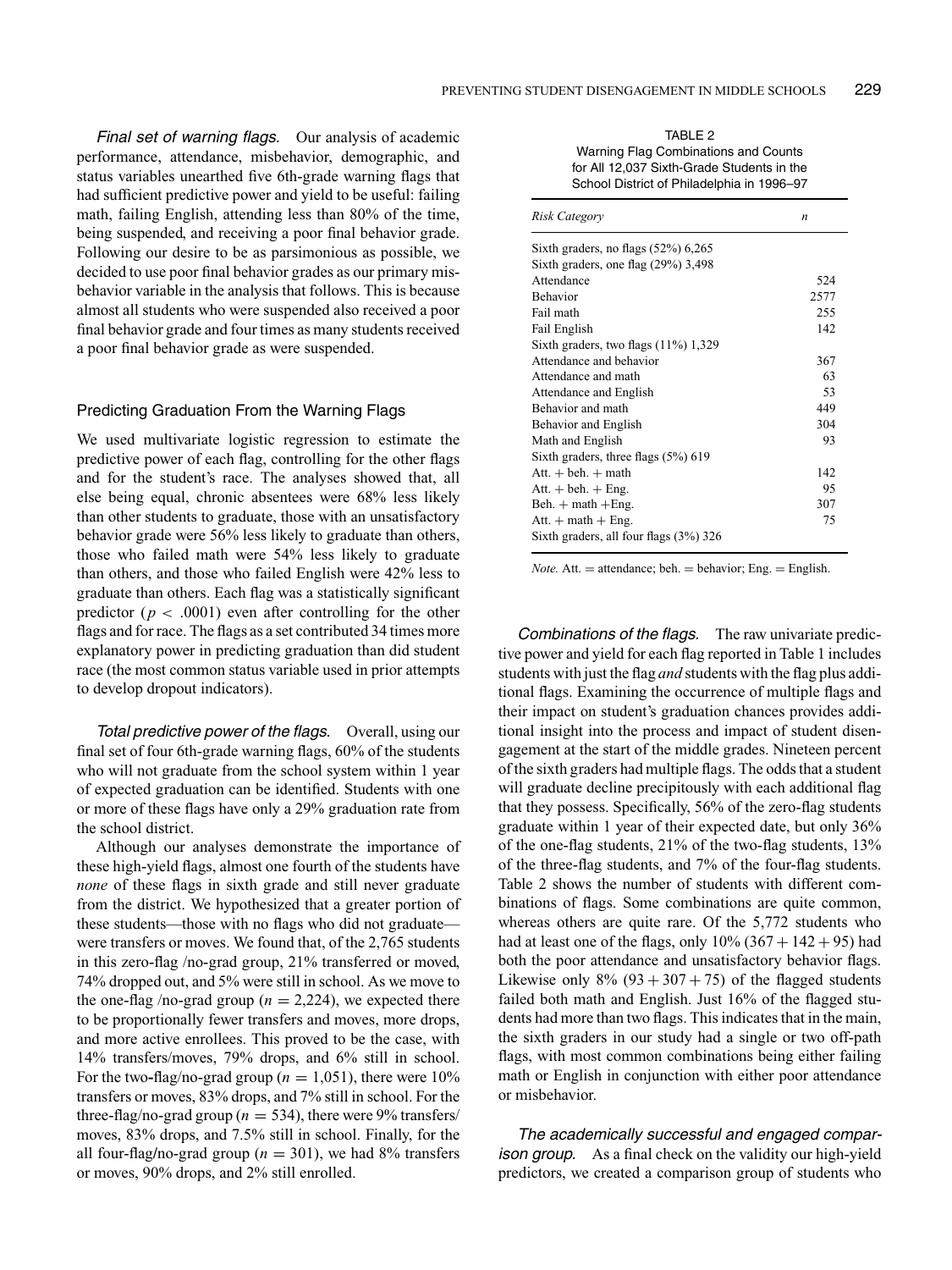exhibited behaviors consistent with engagement and accomplishments that might sustain a positive self-confirming cycle supportive of continued engagement. We wanted to see if these behaviors and accomplishments served as protective factors that increased students' odds of graduation. In other words, if being behaviorally disengaged and failing courses during the sixth grade seriously diminishes the chances that a student will graduate, does being behaviorally engaged in schooling and academically successful substantially enhance the odds of graduating? We called this comparison group successful and engaged students,defined as those who were enrolled in 1996–97 as sixth graders in Philadelphia public schools, attended school 90% or more of the time, passed math and English, had no final poor behavior marks, and scored 1,275 or higher on the reading section of the PSSA and 1,312 or higher on the math section of the PSSA in the spring of fifth grade. These cut scores were chosen as the scaled score equivalent of the current "proficiency floor" for Pennsylvania, where a school achieves Adequate Yearly Progress via proportion of its student population scoring at or above proficient. Only 7% of the students met our criteria for being considered successful and engaged sixth graders: students who entered the middle grades with proficient academic skills and who come every day, behave, and pass their courses. Examining these students' graduation outcomes shows us how successful and engaged students fare in the school district of Philadelphia. These sixth graders have a 71% graduation rate (on time or 1 year late) from the school system. This contrasts with the district's overall rate for 1996–97 sixth graders of 43%, its 56% rate for students with none of the high-yield flags, and its 29% rate for flagged students.

## Lessons Learned From This Search for Early Warning Flags

We were able to find four flags with a very high predictive yield that identify the majority of sixth graders who fall off the path to graduation. These variables, moreover poor attendance, poor behavior marks, failing math, or failing English—each are readily and commonly measured by schools and collectively capture a significant portion of a district's future dropouts. Our results also confirm and extend prior findings suggesting that students who do not graduate do so in different but identifiable ways. In the sixth grade, by far the most common occurrence was for students to have either a single risk factor, especially poor behavior or poor attendance, or two risk factors, especially poor behavior plus course failure in English or mathematics. We can regard these findings as hopeful because they indicate that, in sixth grade, most students who can be identified at high risk for failing to graduate are only demonstrating difficulty in one academic subject and/or in one behavioral realm rather than having difficulties in many areas as is typical of many struggling high school students (Neild & Balfanz, 2006a). On the other hand,

the data also indicate that significant numbers of students are falling off the graduation path in the sixth grade and that schools may need to provide different types of supports for different sets of students during the entry year of the middle grades.

Balfanz and Boccanfuso (2007) pursued one natural extension of the research presented here in asking the question, "Is the 6th grade year really the best year to examine these risk factors?" (p. 8). Using data from an unidentified northeastern city, they compared the impacts of off-path indicators that developed in seventh, eighth, and ninthgrades with those that developed in sixth grade. Although behavioral indicators of disengagement that developed after sixth grade (such as poor attendance or course failures) were predictive of eventual dropout, they were not as strongly predictive of dropping out as were those same indicators if they were displayed in sixth grade. In addition, Balfanz and Boccanfuso found that the number of students developing off-path indicators for the first time during the seventh, eighth, or ninth grades was less than in sixth grade. The majority of students who develop off-path indicators in the middle grades do so in sixth grade.

However, the most significant finding, we believe, in the work done to date on early warning systems is that the manifestations of academic and behavioral problems that many students display at the start of the middle grades do not selfcorrect, at least in urban middle-grade schools that serve high-poverty populations. A common response to students who struggle in sixth grade is to wait and hope they grow out of it or adapt, to attribute early struggles to the natural commotion of early adolescence and to temporary difficulties in adapting to new organizational structures of schooling, more challenging curricula and assessment, and less personalized attention (Mac Iver, 2007). Our evidence clearly indicates that, at least in high-poverty urban schools, sixth graders who are missing 20% or more of the days, exhibiting poor behavior, or failing math or English do not recover. On the contrary, they drop out. This says that early intervention is not only productive but absolutely essential. Without it, these students will not succeed.

# DESIGNING AN EFFECTIVE PREVENTION AND INTERVENTION PROGRAM TO KEEP MIDDLE-GRADE STUDENTS ON THE GRADUATION PATH

The large numbers of students who fall of the graduation path early in the middle grades clearly require substantial and sustained supports to become engaged in schooling and successfully pass their courses. The paramount influence of attendance and behavior in pushing early adolescents off the graduation path indicates something that seems apparent on face value but is often overlooked in attempts to reform lowperforming middle-grade schools. Students need to attend school regularly, behave, and try to succeed in school.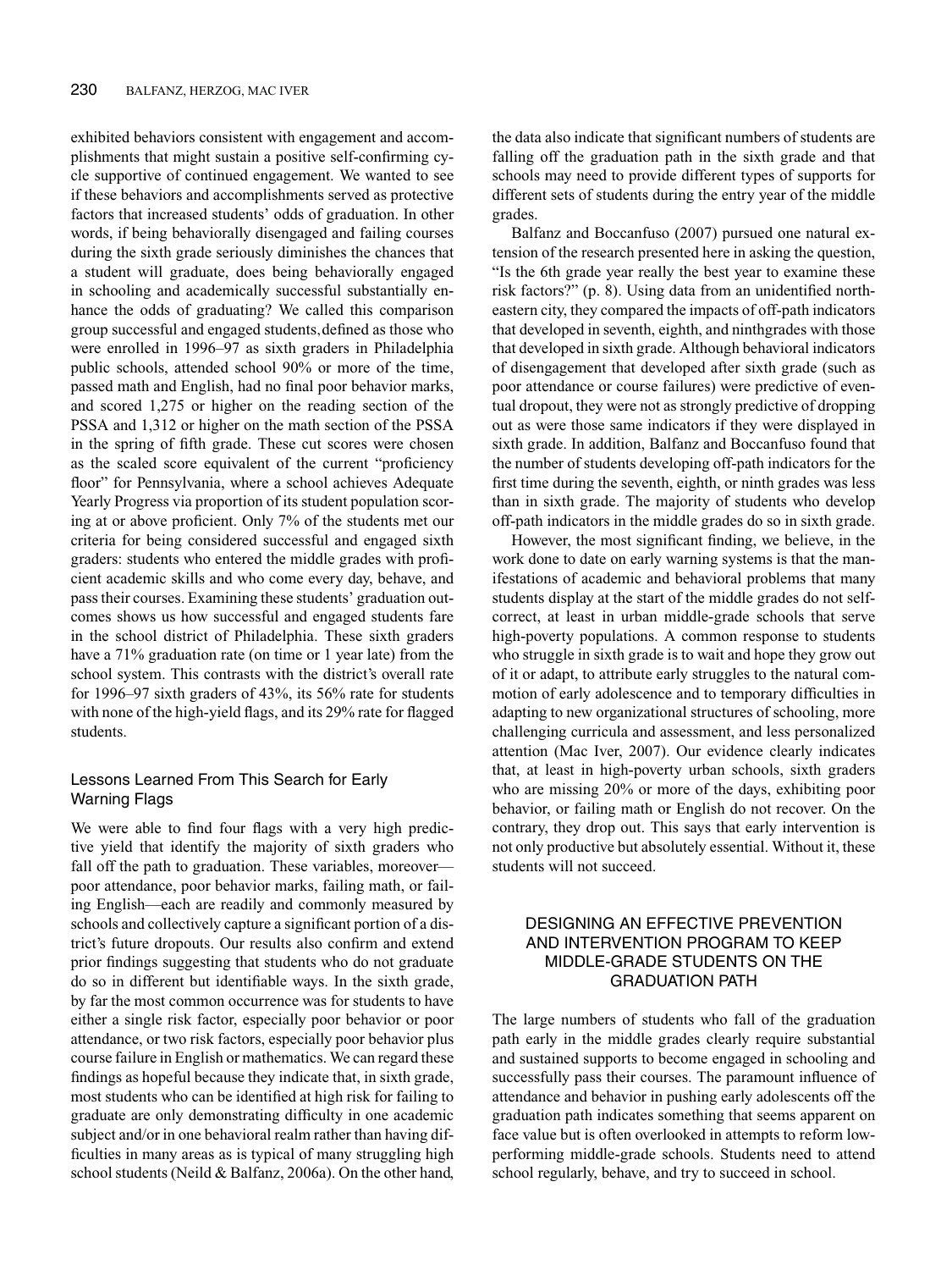In an attempt to design an effective prevention and intervention program we undertook a four-stage process. First, we used survey data for six high-poverty middle schools to examine the factors that influence behavior, attendance, and effort. Second, we examined the impact the existing TDMG model had on keeping middle-grade students on the graduation path. Third, we searched the literature for evidence of effective behavioral, attendance, and course failure interventions. Finally, we put all these elements together to develop a comprehensive prevention and intervention program that we are currently piloting in two high-poverty middle-grade schools.

# What Factors Influence Attendance, Behavior, and Effort in High-Poverty Middle-Grades Schools?

To gain a better understanding of what school factors influenced student attendance, behavior, and effort, we analyzed survey items (focused on students' perceptions of mathematics and their mathematics classrooms and teachers) that we had previously collected in Philadelphia. Our survey data include observations for 2,334 fifth- to eighth-grade students from six representative high-poverty high-minority middle schools in the school district. In our previous work, we have found five major concepts predictive of student effort or academic achievement in the middle grades (e.g., Balfanz & Byrnes, 2006; Mac Iver et al., 2004): teacher support (how well students felt supported and encouraged to succeed as well as the extent to which they believed their teachers cared about them), academic press (the extent to which students felt both teachers and peers expected them to work hard and do their best), parental involvement (how often parents helped with homework and the degree to which they felt welcome in the school), utility (the extent to which students believed that the mathematics they were studying would be useful in life), and intrinsic interest (the extent to which students found mathematics classes interesting and exciting).

Using structural equation modeling analyses, we found that academic press was highly predictive of good behavior, math utility was the strongest predictor of student effort, and parental involvement and math intrinsic interest had significant effects on both students' level of effort in math class and their attendance in school (Balfanz & Byrnes, 2007). Although perceptions of support and encouragement from the math teacher did not have a significant effect on any of the student outcomes we examined, this may be because of its very high correlations with the other latent factors.

Given that different factors impact attendance, good behavior, and effort, our findings strongly support the use of comprehensive school reforms that attempt to improve student engagement through many mutually supporting mechanisms. A singular focus on any one lever can lead to some level of engagement gains, but it is only when all related factors are addressed in a systematic and integrated manner that all the forces pushing students off the graduation path are reduced.

# Impact of TDMG Comprehensive Whole-School Reform Model on Keeping Middle-Grade Students on the Path to Graduation

The TDMG model combines research-based instructional programs in the core academic subjects (mathematics, English/reading, science, and history) with extensive teacher training and support (e.g., in-classroom coaching) to enable implementation of more active and engaging pedagogies in order to make it more likely that students will remain engaged in school. It also provides targeted extra help through elective replacement mathematics and reading labs, which students take in addition to their regular mathematics and English courses. The extra-help labs are designed both to close skill and knowledge gaps and to preview upcoming classroom instruction so students are better able to understand the new material they are being taught. Evaluations of the instructional programs and extra-help labs have shown that they significantly improve student achievement when implemented with reasonable fidelity (Balfanz et al., 2006; Herlihy & Kemple, 2005; Mac Iver et al., in press). TDMG's instructional programs have also been shown to increase teacher support and peer support for learning, academic press, and students' expectancies for learning (e.g., Mac Iver et al., 2004; Wilson & Corbett, 2001). In addition, the instructional practices featured in its science program—minds-on and hands-on opportunities that include opportunities to design, carry out, and interpret experiments—have also been shown to increase students' effort and their perceptions of the intrinsic and utility value of science (Mac Iver, Young, & Washburn, 2002).

In addition to its strong instructional programs and intensive teacher support, the TDMG model also helps schools make organizational changes that increase the communal nature of schooling. Combinations of small learning communities, teacher teams, and vertical looping are used to create learning environments where students and teachers come to know and care about one another (Balfanz et al., 2002).

Given what we had learned about the predictors that indicate which middle-grade students are more likely not to graduate and how attendance, behavior, and effort are influenced by academic press, intrinsic interest, utility, and parental involvement, we surmised that the TDMG model, with its focus on effective and engaging instruction, substantial extra-help, and a communal nature of schooling, may serve as effective counter to at least some of the forces pushing students off the path to graduation. We tested our hypothesis by comparing the prevalence of warning flags displayed by the first cohort of students to experience the Talent Development reforms during all of their middle-school years in three TDMG schools with the prevalence of these flags displayed by students from three matched control schools and compared the eventual graduation rates of the TDMG and control students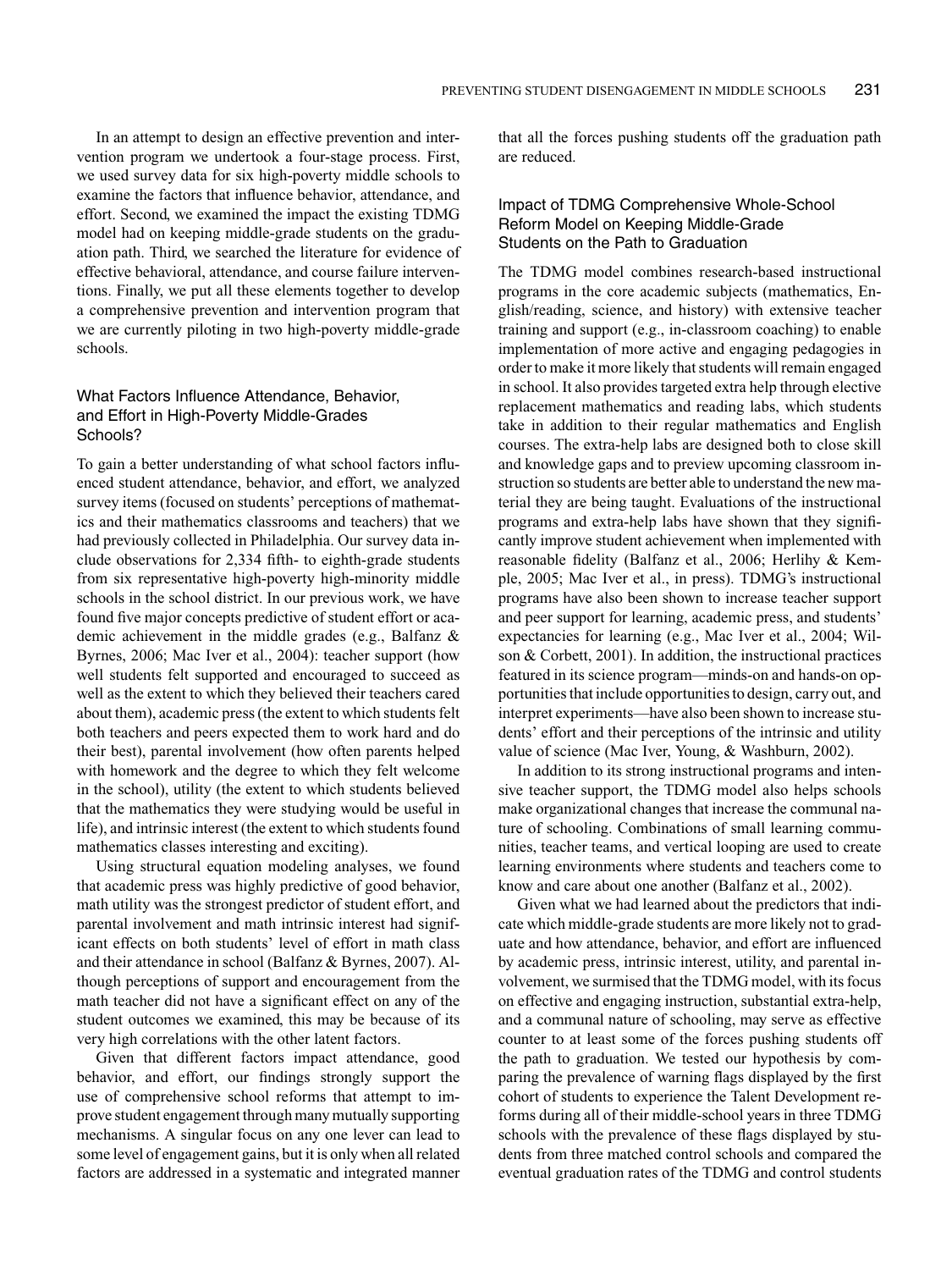(Mac Iver et al., in press). We found that middle-grade students in the TDMG schools attended school at higher rates (9% of the TDMG students vs. 18% of the control students were poor attenders), had lower course failure rates (6% of the TDMG students vs. 15% of the control students failed math; 7% of the TDMG students vs. 9% of the control students failed English) and lower misbehavior rates (36% of the TDMG students vs. 47% of the control students had unsatisfactory behavior). We also found that students in TDMG schools had significantly higher graduation rates: Across the three pairs of schools, TDMG students outgraduated control students by 11 percentage points. Furthermore, a multivariate binary logistic model controlling for race, gender, special education, and English Language Learner status found that students who attended a TDMG school for 3 years (in sixth, seventh, and eighth grades) were 55% more likely to graduate on time than were control students.

# Search for Effective Interventions for Behavior and Attendance

Although the existing TDMG model has a significant impact on keeping middle-grade students on the path toward graduation, our experience working in a wide range of high-poverty middle-grade schools, as well as the analytic work on the high-yield predictors, indicated that additional interventions specifically focusing on improving behavior and attendance needed to be woven into the model so that more students in these schools maintain their school engagement. Fortunately, our search for effective interventions revealed that although the fields of attendance and behavior interventions are not well developed, particularly in the secondary grades, there are interventions with solid research bases and evidence of effectiveness (e.g., Rosenberg & Jackman, 2003; Sinclair et al., 1998; Sorrell, 2002). In both areas, a common set of strategies have been found effective. First, positive behavior and good attendance is constantly recognized, modeled, and promoted. Second, the first absence or incident of misbehavior brings a consistent response. Third, simple data collection and analysis tools are developed, which enable teachers and administrators to identify when, where, and which students misbehave or do not attend. Fourth, attendance and behavior teams composed of teachers, administrators, counselors, and sometimes parents regularly meet to analyze the data and devise solutions. Individually targeted efforts are undertaken to understand why certain students are unresponsive, continuing to misbehave or not attend despite the positive incentives and recognition. These efforts may include obtaining measures of the student's emotional and cognitive engagement in school to supplement the behavioral engagement measures included in the early warning system and thus gain a more nuanced picture of the student's overall levels of disengagement.

Effective strategies in reaching an unresponsive student typically require assigning a specific adult, usually one of the student's main teachers, with the responsibility of shepherding the student (i.e., building a closer, more personal relationship with the student; exploring the sources of the student's disengagement from school; and checking in daily with the student and giving that student immediate feedback). If the student is a chronic poor attender, this shepherding might include calling the student each day the student is absent to communicate that the student was missed and to ask the reason for nonattendance. If the student has behavior problems, the shepherding might involve asking each of the student's teachers to complete a simple behavioral checklist and then checking at the end of the day to see how the student did. If these modest shepherding efforts do not succeed, then it is time to seek even more intensive, individualized, and clinical interventions often involving one-on-one services from helping professionals. Fortunately, simple shepherding has been found to be implementable by teachers and schools (though not without the struggles involved in implementing anything new) and has been shown to make significant impacts on improving attendance and behavior (Crone, Horner, & Hawken, 2004; Horner, Sugai, Todd, & Lewis-Palmer, 2005; Reid, 2000).

Implicit in this and explicit in the prevention literature is a three-stage model that involves (a) schoolwide reforms aimed at alleviating about 75% of the problem behaviors (including poor attendance), (b) individually targeted shepherding efforts for the 15 to 20% of students who need additional supports beyond the schoolwide reforms, and (c) intensive efforts involving specialists (counselors, social workers, etc.) for the 5 to 10% of students who need more clinical types of supports.

# Next Step: Putting It All Together to Develop a Comprehensive Intervention and Prevention Plan to Keep Middle-Grade Students on the Graduation Path

Currently we are taking all that we have learned from the analytic work on the high-yield indicators, the TDMG model, and the literature on improving attendance and behavior to develop and pilot a comprehensive approach to keeping middlegrade students on the graduation path. Table 3 details the interventions we are putting in place for attendance, behavior, and course failure in the sixth grade in two high-poverty middle schools that have student bodies of mostly minority students. All of these interventions have proven to be individually effective. We need to find out their cumulative and collective impact: What percentage of students who, absent intervention, would fall of the graduation path can be kept on path through the implementation of the comprehensive set of interventions? Over the next several years, we will extend the supports to the seventh and eighth grade and then compare the number of students with a high-yield indicator (bad behavior, poor attendance, and course failure) to numbers in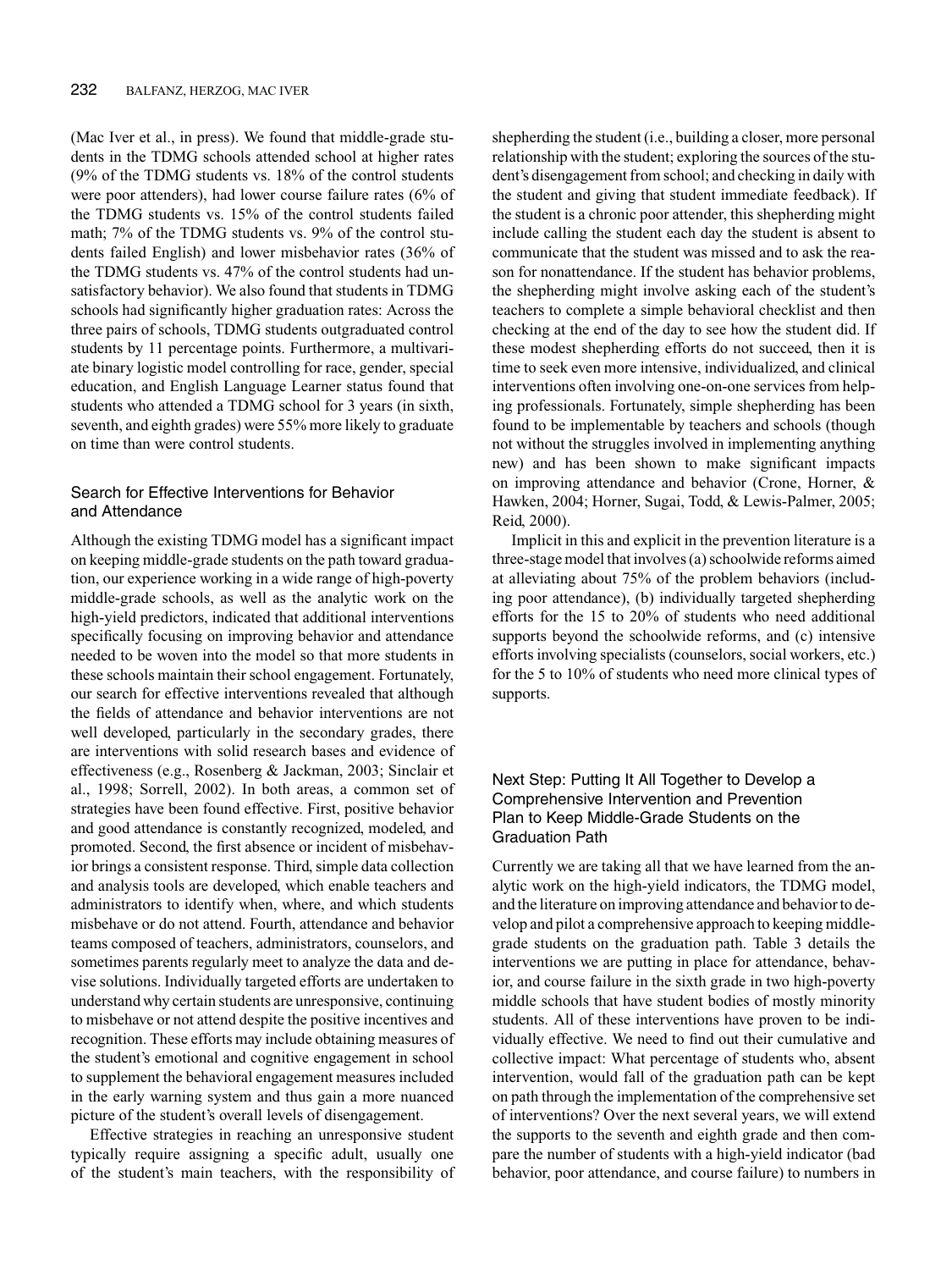|                                          | Focus of Intervention                                                                                                                                                                                                   |                                                                                                                                                                                  |                                                                                                                                                                                                                                           |  |  |
|------------------------------------------|-------------------------------------------------------------------------------------------------------------------------------------------------------------------------------------------------------------------------|----------------------------------------------------------------------------------------------------------------------------------------------------------------------------------|-------------------------------------------------------------------------------------------------------------------------------------------------------------------------------------------------------------------------------------------|--|--|
| Type of Intervention                     | Attendance                                                                                                                                                                                                              | <b>Behavior</b>                                                                                                                                                                  | Course Failures                                                                                                                                                                                                                           |  |  |
| Schoolwide (all students)                | Every absence brings a response<br>Create culture that says attending<br>every day matters<br>Positive social incentives for good<br>attendance<br>Data tracking at teacher team level                                  | Teach, model, expect good behavior<br>Positive social incentives and<br>recognition for good behavior<br>Advisory                                                                | Research-based instructional programs<br>In-classroom implementation support to<br>enable active and engaging pedagogies                                                                                                                  |  |  |
| Targeted (15–20% of students)            | 2 or more unexcused absences in a<br>month brings brief daily check by<br>an adult<br>Attendance Team investigates and<br>problem solves, why isn't student<br>attending (teacher, counselor,<br>administrator, parent) | 2 or more office referrals brings<br>involvement of Behavior Team<br>Simple behavior checklist brought<br>from class to class checked each<br>day by an adult<br>Mentor assigned | Elective replacement extra-help courses<br>tightly linked to core curriculum,<br>preview upcoming lessons, fill in<br>knowledge gaps<br>Targeted reduced class size for students<br>whose failure is rooted in<br>social-emotional issues |  |  |
| Intensive $(5-10\% \text{ of students})$ | Sustained one-on-one attention and<br>problem solving<br>Bring in appropriate social service or<br>community supports                                                                                                   | In-depth behavioral assessment: why<br>is student misbehaving<br>Behavior contracts with family<br>involvement<br>Bring in appropriate social service or<br>community supports   | One-on-one tutoring                                                                                                                                                                                                                       |  |  |

| TABLE 3                                                                     |
|-----------------------------------------------------------------------------|
| Comprehensive Plan for Keeping Middle-Grade Students on the Graduation Plan |

prior years and, more important, monitor improvements in the percentage of students staying on path to graduation.

#### **CONCLUSION**

This article argues that the nation's graduation rate crisis in high-poverty cities intensifies in the middle grades and that the challenges of the onset of adolescence; living in distressed neighborhoods; and attending chaotic, disorganized, and underresourced schools characterized by high levels of teacher turnovers and vacancies all combine to promote student disengagement during the middle-school years. We advocate the development of practical early warning systems in every high-poverty city to identify middle-grades students who need immediate and sustained intervention to get back on the graduation path and describe the whole-school reforms and targeted interventions that are needed to help students back on path. The article draws on data from Philadelphia to illustrate that large numbers of urban students display behavioral indicators of disengagement from schooling at the start of the middle grades and that this disengagement negatively impacts their likelihood of eventually graduating from the school district. The analytic work on high-yield predictors also demonstrates the feasiblity of developing an early warning system by showing that four simple factors—poor attendance, receiving a poor final behavior grade, or failing math or failing English in sixth grade—could identify 60% of the students who would ultimately fail to graduate from the school district. Combined with on-path predictor work that has recently been done in the sixth grade in other cities (e.g., Balfanz & Boccanfuso, 2007) and in the eighth and ninth

grades (Allensworth, 2005; Allensworth & Easton, 2005; Neild & Balfanz, 2006b), this work makes it clear that the vast majority of dropouts, at least in large, high-poverty urban schools, are highly identifiable and predictable before they have entered or spent much time in high school. These various studies consistently find that behavioral signs of disengagement (low attendance and misbehavior) and course failures (that both signal *and* exacerbate disengagement) are highyield predictors of students falling off the graduation track. Further, our analysis of the factors that influence attendance, behavior, and effort; the evidence of the positive impacts of the TDMG and High School models; and the promising results of our search for effective behavioral and attendance interventions all suggest that many of these dropouts are preventable.

One limitation of this article is that we have not considered ways in which high-poverty schools may need to customize early warning systems and interventions to reflect local conditions or cultural, racial, and ethnic differences. For example, although African American and Hispanic sixth graders were equally likely to display one or more of the highyield warning flags, 11% fewer Hispanics actually graduated from the school district of Philadelphia. These differences in the graduation rates of African Americans and Hispanics in Philadelphia (which may reflect Hispanics greater participation in the day labor market once they reach high school age) have remained relatively constant in recent years; Neild and Balfanz (2006b) found an 11% advantage on average favoring African Americans over Hispanics in the classes of 2000 through 2003.

Another limitation is our lack of explicit attention to large gender gaps favoring female students that are found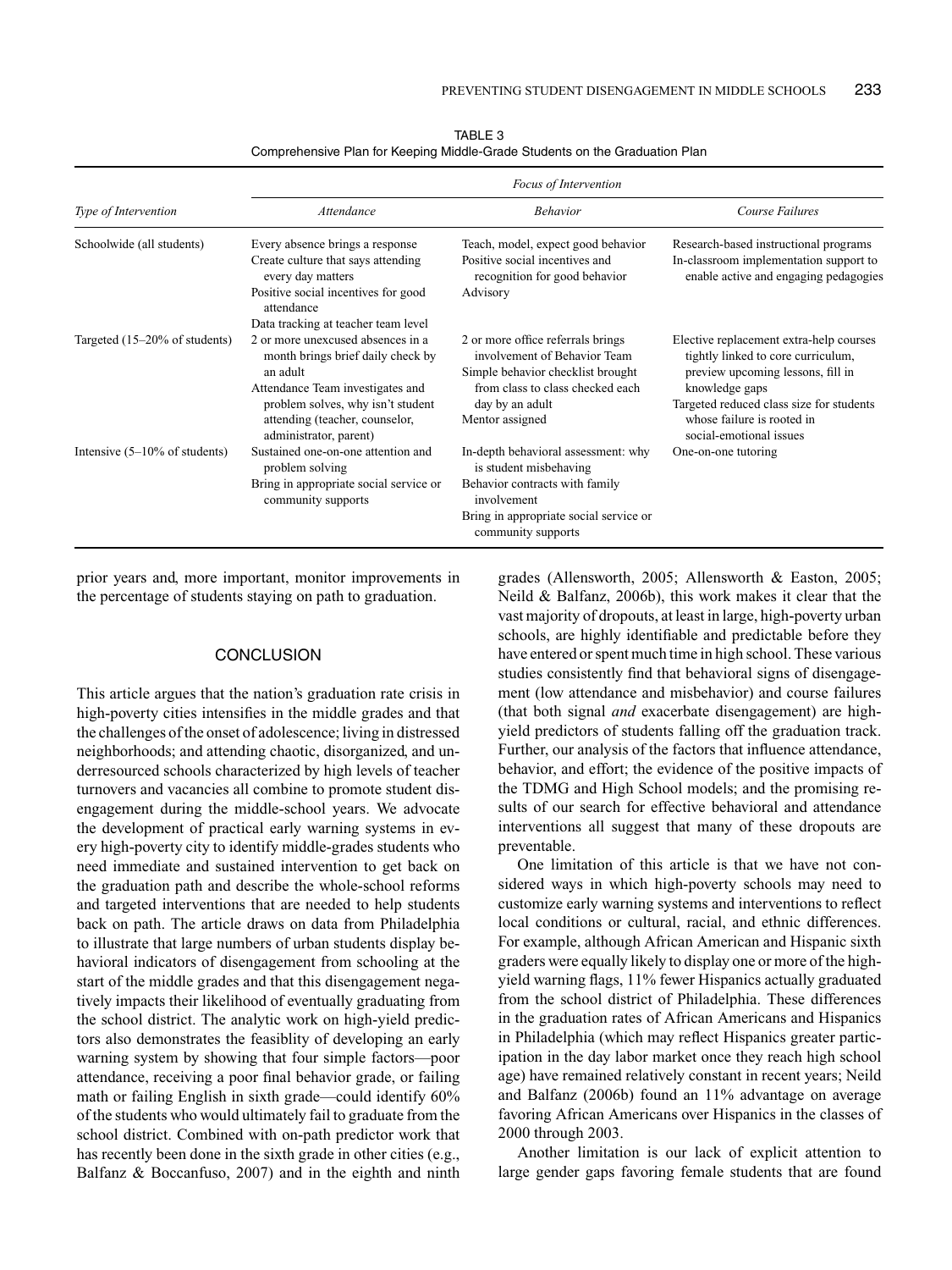across Philadelphia's major race/ethnicity groups: Girls are less likely than boys to display each of the warning flags and outgraduate boys by 12 percentage points on average. Girls display fewer at-risk indicators and outgraduate boys in other U.S. cities too (e.g., Balfanz & Boccanfuso, 2007). To resolve the graduation rate crisis in our nation's cities by developing early warning systems, effective whole school reforms, and targeted interventions, special attention to understanding the sources of the Hispanic and gender gaps in graduation rates is warranted. We may need to tailor interventions for boys, Hispanics, and other higher risk groups if we are ever to become a society in which everyone graduates.

## ACKNOWLEDGMENTS

This research was supported in part by a grant from the William Penn Foundation, by the Research on Learning and Education Program at the National Science Foundation, Grant 0411796, and by the Interagency Education Research Initiative, Grant r305w020003.

#### **REFERENCES**

- Alexander, K. L., Entwisle, D. R., & Kabbani, N. S. (2001). The dropout process in life course perspective: Early risk factors at home and school. *Teachers College Record, 103*, 760–822.
- Allensworth, E. (2005). *Graduation and dropout trends in Chicago: A look at cohorts of students from 1991 through 2004.* Chicago: Consortium on Chicago School Research.
- Allensworth, E., & Easton, J. (2005). *The on-track indicator as a predictor of high school graduation.* Chicago: Consortium on Chicago School Research.
- Balfanz, R., & Boccanfuso, C. (2007). *Falling off the path to graduation: Middle grade indicators in [an unidentified northeastern city].* Baltimore: Center for Social Organization of Schools.
- Balfanz, R., & Byrnes, V. (2006). Closing the mathematics achievement gap in high poverty middle schools: Enablers and constraints. *Journal of Education for Students Placed at Risk, 11*, 143–159.
- Balfanz, R., & Byrnes, V. (2007). *Exploring student engagement and achievement gains: Using SEM to better understand the dynamic context.* Baltimore: Center for Social Organization of Schools.
- Balfanz, R., Mac Iver, D. J., & Byrnes, V. (2006). The implementation and impact of evidence based mathematics reforms in high poverty middle schools: Multi-school, multi-year studies. *Journal for Research in Mathematics Education, 37*, 33–64.
- Balfanz, R., Ruby, A., & Mac Iver, D. (2002). Essential components and next steps for comprehensive whole-school reform in high poverty middle schools. In S. Stringfield & D. Land (Eds.), *Educating at-risk students* (pp. 128–147). Chicago: National Society for the Study of Education.
- Baltimore Neighborhood Indicators Alliance. (2007). *Elementary/middle schools' data tables.* Baltimore: Author.
- Barrington, B. L., & Hendricks, B. (1989) Differentiating characteristics of high school graduates, dropouts, and nongraduates. *Journal of Educational Research, 82*, 309–319.
- Battin, S. R., Abbott, R. D., Hill, K. G., Catalano, R. F., & Hawkins, J. D. (2000). Predictors of early high school dropout: A test of five theories. *Journal of Educational Psychology, 92*, 568–582.
- Bowen, N. K., & Bowen, G. L. (1999). Effects of crime and violence in neighborhoods and schools on the school behavior and performance of adolescents*. Journal of Adolescent Research, 14*, 319–342.
- Byrnes, V. (2007, May). *Longitudinal correlations between students' 5thgrade and 6th-grade test scores on the PSSA* (Working Paper No. 06-02). Baltimore: Center for Social Organization of Schools.
- Cairns, R., Cairns, B., & Neckerman, H. (1989). Early school dropout: Configurations and determinants. *Child Development, 60*, 1437– 1452.
- Crone, D., Horner, R., & Hawken, L. (2004) *Responding to problem behavior in schools.* New York: Guilford.
- Dickinson, T. S. (2001). *Reinventing the middle school.* New York: Routledge Falmer.
- Ensminger, M. E., & Slusarcick, A. L. (1992). Paths to high school graduation or dropout: A longitudinal study of a first-grade cohort. *Sociology of Education, 65*, 95–113.
- Epstein, J. L., & Mac Iver, D. J. (1990). *Education in the middle grades: National practices and trends.* Columbus, OH: National Middle School Association.
- Finn, J. D., & Rock, D. A. (1997). Academic success among students at risk for school failure. *Journal of Applied Psychology, 82*, 221–234.
- Fredricks, J. A., Blumenfeld, P. C., & Paris, A. H. (2004). School engagement: Potential of the concept, state of the evidence. *Review of Educational Research, 74*, 59–109.
- Garriott, M. (2007). Intervene now so they will graduate later. *Principal, 86*(5), 60–61.
- Gleason, P., & Dynarski, M. (2002). Do we know whom to serve? Issues in using risk factors to identify dropouts. *Journal of Education for Students Placed at Risk, 7*, 25–41.
- Goldsmith, L. T., & Kantrov, I. (2001). *Guiding curriculum decisions for middle-grades mathematics.* Newton, MA: Education Development Center.
- Halpern-Felsher, B., Connell, J. P., Spencer, M. B., Aber, J. L., Duncan, G. J., Clifford, E., et al. (1997). Neighborhood and family factors predicting educational risk and attainment in African American and White children and adolescents. In J. Brooks-Gunn, G. J. Duncan, & J. L. Aber (Eds.), *Neighborhood poverty* (Vol 1., pp. 146–173) New York: Russell Sage.
- Hanushek, E. A., & Rivkin, S. G. (2006). *School quality and the black-white achievement gap* (Working Paper No. 12651). Cambridge, MA: National Bureau of Economic Research.
- Herlihy, C. M., & Kemple, J. (2005). *The Talent Development Middle School Model: Impacts through the 2002–2003 school year: An update to the December 2004 Report.* New York: MDRC.
- Horner, R., Sugai, G., Todd, A., & Lewis-Palmer, T. (2005). Schoolwide positive behavior support. In L. Bambara & L. Kern (Eds.), *Individualized supports for students with problem behaviors* (pp. 359–390). New York: Guilford.
- Jackson, A. W., & Davis, G. A. (2000). *Turning points 2000: Educating adolescents in the 21st century.* New York: Teachers College Press.
- Janosz, M., Le Blanc, M., Boulerice, B., & Tremblay R. (2000). Predicting different types of school dropouts: A typological approach with two longitudinal samples.*Journal of Educational Psychology, 92*, 171– 190.
- Jerald, C. (2006)*. Identifying potential dropouts: Key lessons for building an early warning data system.* Washington, DC:Achieve, Inc.
- Johnson, M., Crosnoe, R., & Elder, G. (2001). Students' attachment and academic engagement: The role of ethnicity. *Sociology of Education, 74*, 318–340.
- Juvonen, J., Le, V., Kaganoff, T., Augustine, C., & Constant, L. (2004). *Focus on the wonder years: Challenges facing the American middle school.* Santa Monica, CA: Rand.
- Kowaleski-Jones, L. (2000, April). *Staying out of trouble: Community resources and problem behavior among high-risk adolescents.* Paper presented at the Population Association of America meeting, Los Angeles, CA.